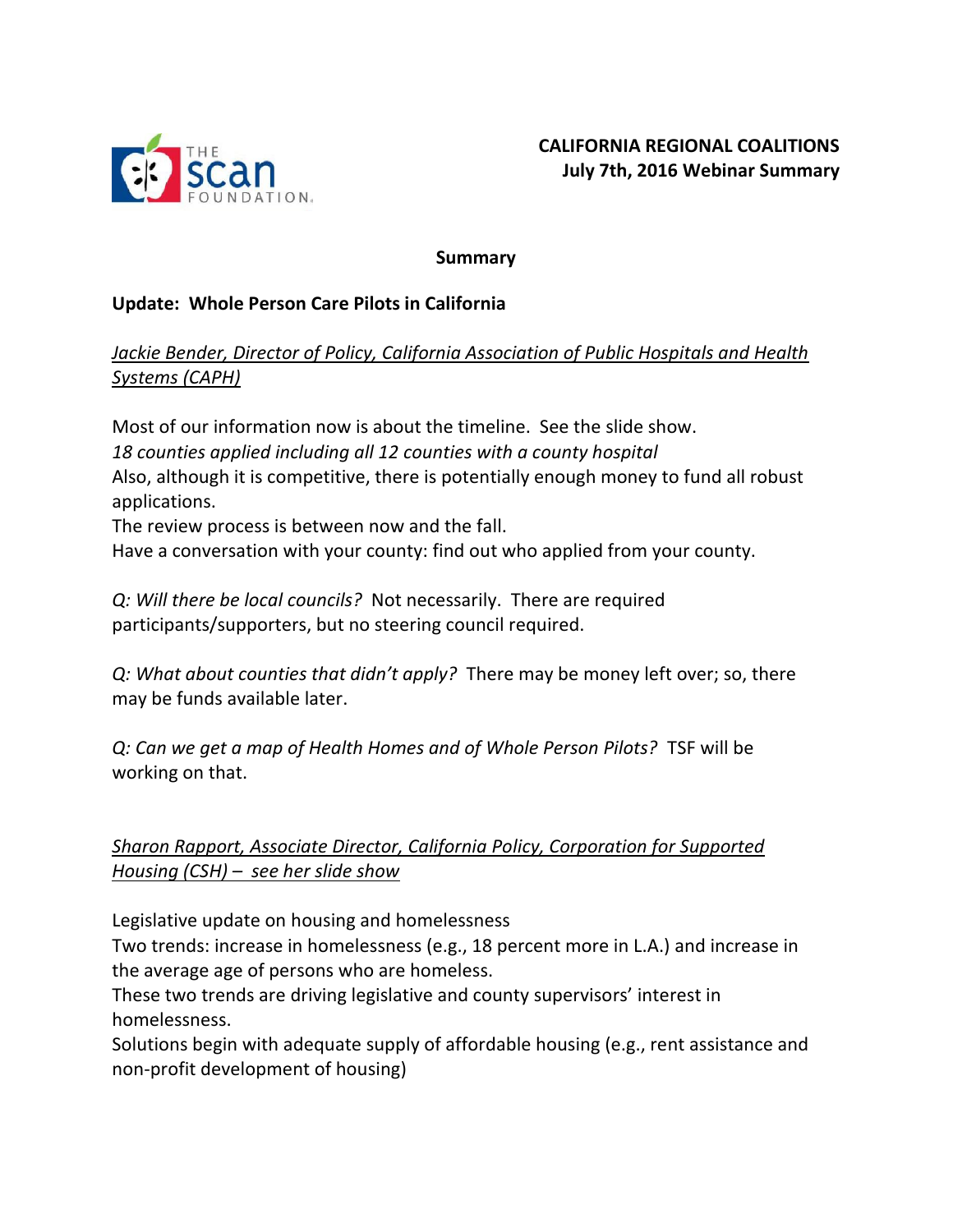Two interventions also show evidence:

1) rapid rehousing

2) those with health and social service needs need supportive housing – comes with services voluntary to the resident

Also "housing first" is a model of interest to legislators and supervisors: get someone housed before services.

In Northern California: there are ten counties in a partnership. Make sure you are in the loop and talk to health plans.

#### **Reports/ Updates from Regional Coalitions (Santa Clara, Alameda, Central Coast)**

*Rocio Molina & Marilou Christina*, Aging Services Collaborative of Santa Clara County Next week, they are sponsoring a housing study session. Also, in December: health and housing through Silicon Valley Council of Non Profits – focused on aging and disability

Due to time constraints, Rocio Molina provided a report via email.

*"We've been working closely with senior advocates and service agencies to engage them in local policy impact. Our concentration has been on the City of San Jose where we've been able to secure funding for a Gerontology specialist who will work out of the city senior community centers. This is a stepping stone towards getting further service funding for seniors restored to previous levels at the city.* 

*As Marilou Cristina mentioned, we are hosting a Senior Housing Solutions Study Session next week. We've invited local policy makers and service providers, such as the San Jose Housing Department, Housing Authority, Charities Housing, etc., to participate in a dialogue around identifying solutions to senior housing issues both in the short and long term. We've crafted an agenda that builds in dialogue by engaging the speakers in breakout sessions to share information on timelines and policies, while also hearing about the issues that matter to the group. We hope this will inform and direct our advocacy for the next year as we continue to advocate for better housing policies."*

*Wendy Peterson*, Senior Services Coalition of Alameda County Working on two problems

1) underfunding of local services and some services aren't county-wide

2) it's really complicated to convey the complexity of service delivery So... we have a new project: "A Day in the Life"  $-$  it's story banking.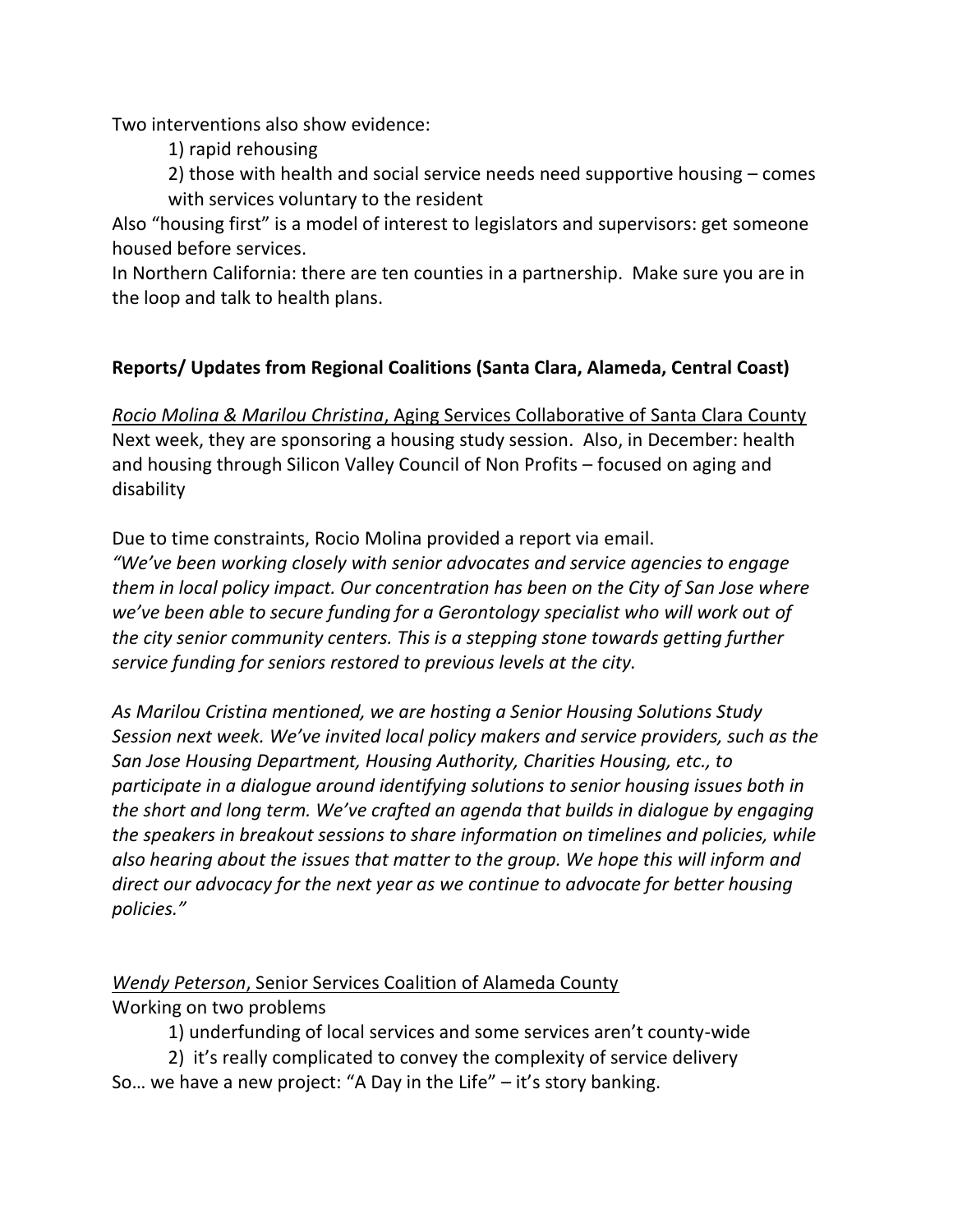We are piloting now: we have criteria and a template/online submission form. Starting in the fall, we'll fold some of the stories into our advocacy campaign. We'll also bring decision makers to meet with these individuals. All part of developing champions.

Also in the fall, we'll build out a website with videos. Goal is by second year, we can add community story banking piece.

## *Jenn Griffin*, Central Coast LTSS Coalition

We are now two main organizations working together: focus is engaging current members and new participants. Want to establish an LTSS workgroup. Working on Get Out the Vote. She can share materials developed so far.

## Kali Peterson, The SCAN Foundation

- Please follow all directions for participation.
- Also, Amy Turnipseed did participate in NorCal conference and talked about interacting with health plans.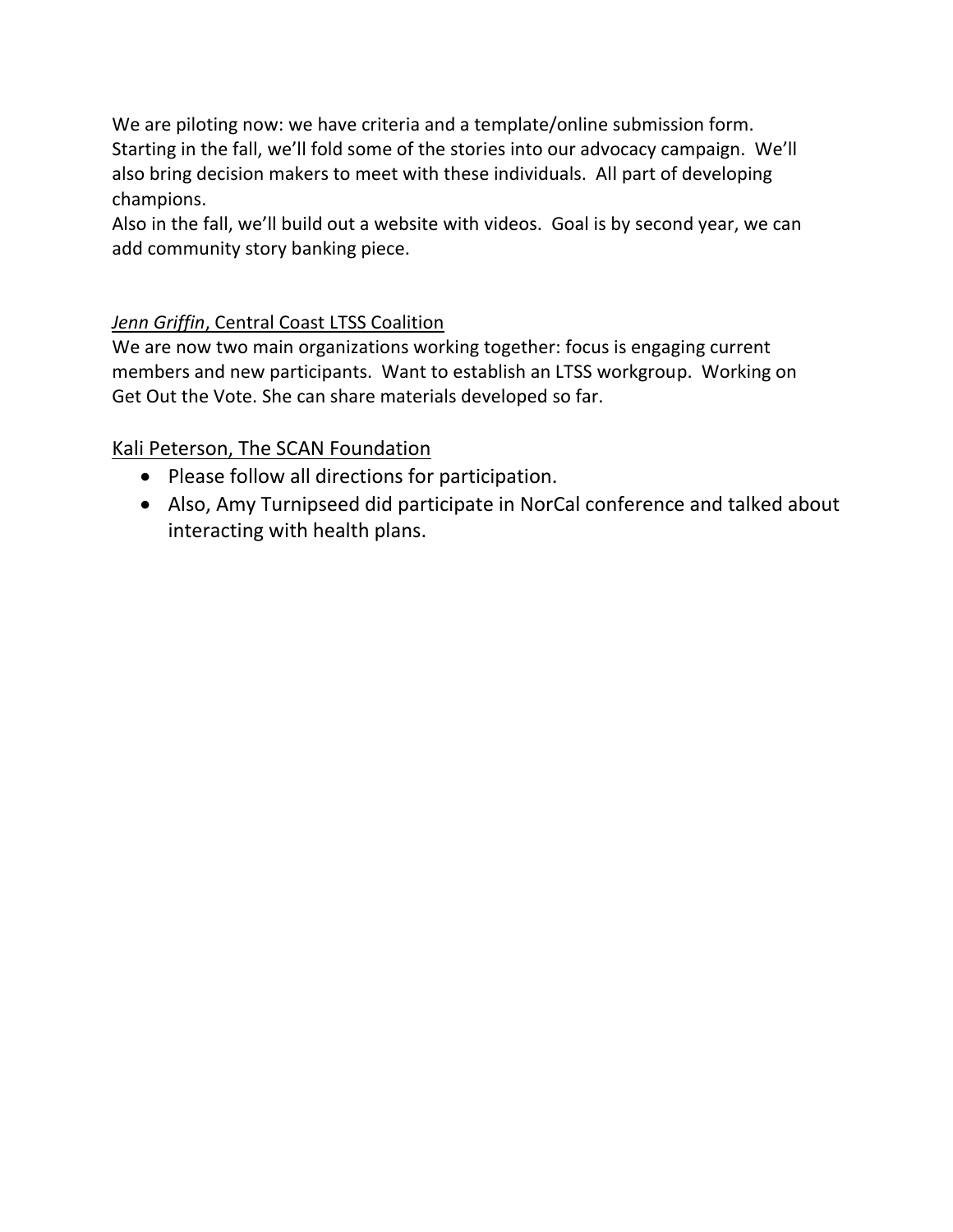# **Calendar Notes:**

This year's Regional Coalition Webinars are scheduled for the first Thursday of each month from 9:30 - 10:30 am. Please see the schedule below:

| Webinar<br><b>Date</b> | <b>Regional Coalition Sharing/ Report-Out Schedule</b>                    |  |
|------------------------|---------------------------------------------------------------------------|--|
| August 4th             | <b>Central Valley LTSS Coalition</b>                                      |  |
|                        | Ventura County Hospital to Home Alliance<br>$\bullet$                     |  |
|                        | San Francisco Long Term Care Coordinating County<br>$\bullet$             |  |
| October 6th            | Diversability Advocacy Network (Chico)<br>$\bullet$                       |  |
|                        | <b>Inland Empire LTSS Coalition</b><br>$\bullet$                          |  |
|                        | Los Angeles Aging Advocacy Coalition<br>$\bullet$                         |  |
| November<br>3rd        | Monterey Bay Aging and Disability Resource Coalition<br>$\bullet$         |  |
|                        | New Beginning Coalition: San Mateo<br>$\bullet$                           |  |
|                        | Orange County Aging Services Collaborative<br>$\bullet$                   |  |
| December 1st           | Aging and Disability Coalition of Lake and Mendocino<br>$\bullet$         |  |
|                        | Counties                                                                  |  |
|                        | <b>ILC of Kern County</b><br>$\bullet$                                    |  |
|                        | <b>Placer County Aging and Disability Resource Coalition</b><br>$\bullet$ |  |